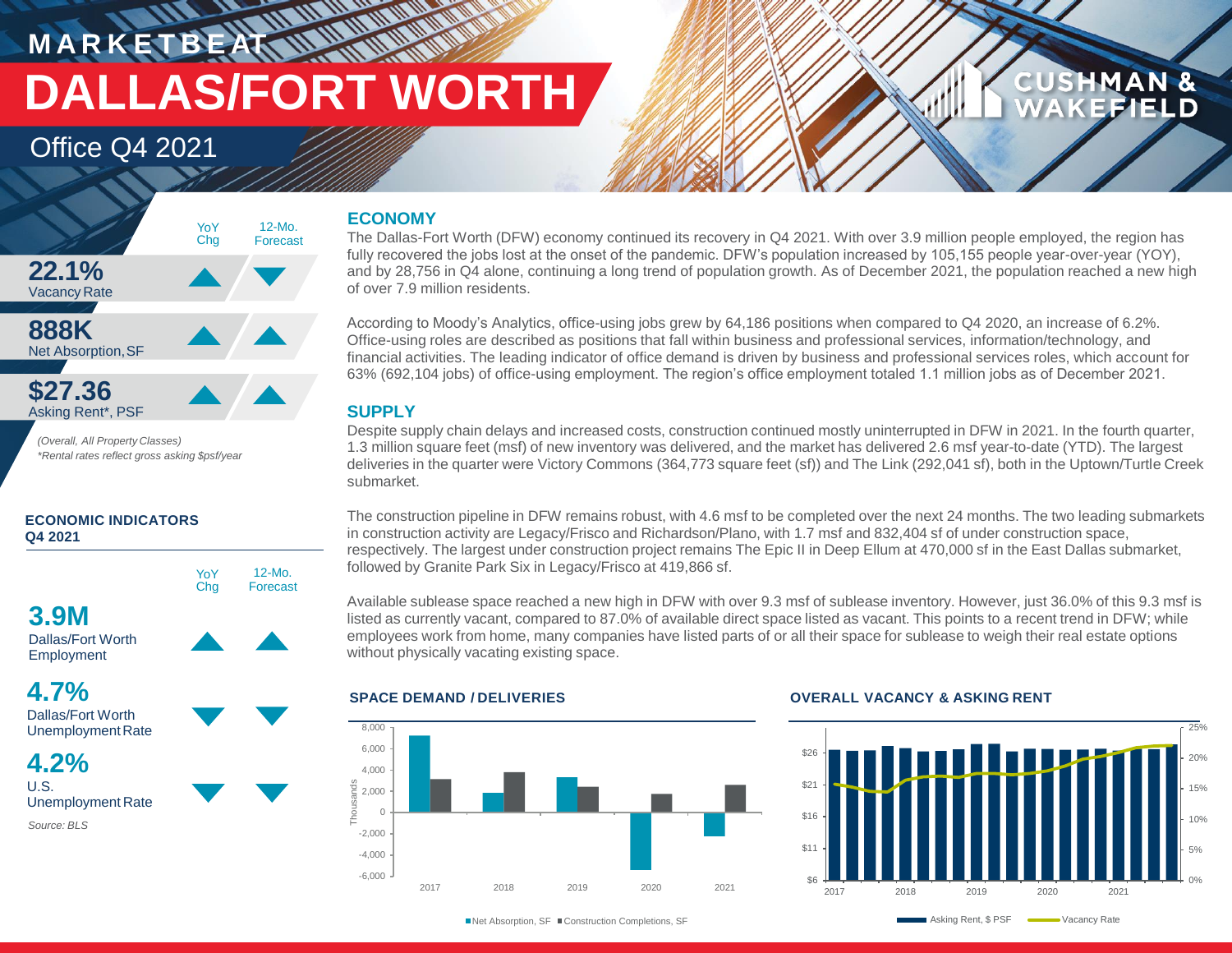# **M A R K E T B E AT DALLAS/FORT WORTH**

### Office Q4 2021

### **DEMAND**

After seven consecutive quarters of falling occupancy, the DFW office market absorbed 888,263 sf in the fourth quarter of 2021. Increased leasing activity earlier in the year drove this number, as the pace of companies moving into space finally surpassed the pace at which leases were expiring. Demand for Class A product continues to drive the market, with nearly 9.5 msf of leases transacted in 2021, or 72.4% of all leases signed.

The two leading submarkets in overall leasing activity were Uptown/Turtle Creek and Richardson/Plano, with 501,914 sf and 402,866 sf of leases signed in the fourth quarter, respectively.

Class A occupancy grew by 1.5 msf in Q4. Class B space continued to drag DFW's overall occupancy with -555,834 sf of absorption in the fourth quarter. It is important to note that Class A space makes up 59.8% of all inventory in DFW, while Class B makes up just 37.0%. The largest move-ins recorded in the quarter were Vistra Energy (403,150 sf) in Las Colinas, Freddie Mac (150,000 sf) in Richardson/Plano and Integrity Marketing (104,379 sf) in the Dallas CBD.

Overall vacancy rates climbed 10-basis points from the previous quarter, up to 22.1%.Class B space still holds the highest overall vacancy at 23.1%, while Class A and Class C trailed at 21.8% and 15.8%, respectively. The Dallas submarkets with the lowest overall vacancy rates include Preston Center (14.6%), East Dallas (18.6%) and Legacy/Frisco (18.9%).

### **PRICING**

Rising operating expenses, increased asking rates and the addition of 1.3 msf of new Class A product to the market pushed asking rents in DFW to \$27.36 per square foot (psf) on an annual full-service basis, an increase of 2.6% YOY . With the deliveries of Victory Commons and The Link in Q4, rents in the Uptown/Turtle Creek submarket spiked to \$50.99, the highest of any submarket. Preston Center followed at \$44.18 and Legacy/Frisco at \$35.04.

As expected, Class A registered the highest average asking rate, rising to \$32.35 psf, while Class B and Class C reported more economical rates of \$20.22 and \$17.51, respectively.

### **Outlook**

- Throughout the office market downturn, landlords did not lower asking rates in DFW, instead offering competitive concession packages which include free rent and additional tenant improvement dollars. Continued expansion in the office market is likely to upset this trend, especially for Class A product.
- With rising occupancy in Class A space, and high demand for newer, Class A assets, rental rates for Class A and B space continue to bifurcate.
- Q4 2021 marked a continuation of DFW's recovery. The long-term outlook for the region remains very positive, especially compared to other large, U.S. metro areas.

### **NEW SUPPLY**



**CUSHMAN &** 

### **DIRECT VS. SUBLEASE SPACE AVAILABLE COMPARISON**



### **ASKING RENT COMPARISON**

\$ PSF

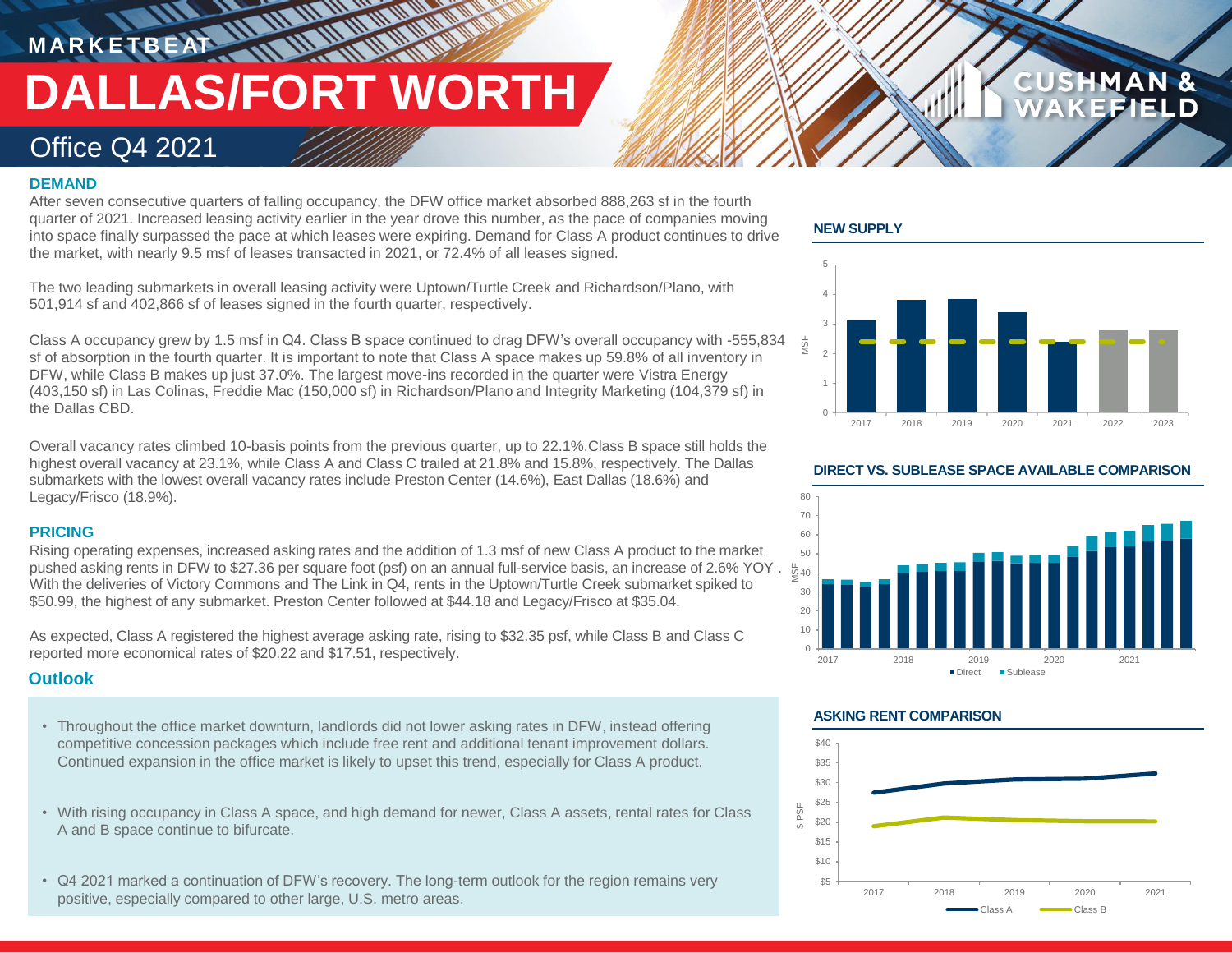# **MARKETBEAT 111111**

# **DALLAS/FORT WORTH**

## **CUSHMAN &<br>WAKEFIELD**

## Office Q4 2021

### **MARKET STATISTICS**

| <b>SUBMARKET</b>            | <b>INVENTORY</b><br>(SF) | <b>SUBLET</b><br><b>VACANT</b><br>(SF) | <b>DIRECT</b><br><b>VACANT (SF)</b> | <b>OVERALL</b><br><b>VACANCY RATE</b> | <b>CURRENT QTR</b><br><b>OVERALL NET</b><br><b>ABSORPTION</b> | <b>YTD OVERALL</b><br><b>ABSORPTION (SF)</b> | <b>YTD LEASING</b><br><b>ACTIVITY (SF)</b> | <b>UNDER CNSTR</b><br>(SF) | <b>OVERALL AVG</b><br><b>ASKING RENT</b><br>(ALL CLASSES)* | <b>OVERALL AVG</b><br><b>ASKING RENT</b><br>(CLASS A)* |
|-----------------------------|--------------------------|----------------------------------------|-------------------------------------|---------------------------------------|---------------------------------------------------------------|----------------------------------------------|--------------------------------------------|----------------------------|------------------------------------------------------------|--------------------------------------------------------|
| CBD Core                    | 19,947,894               | 601,043                                | 5,917,592                           | 32.7%                                 | 76,262                                                        | $-264,413$                                   | 592,266                                    | $\circ$                    | \$23.51                                                    | \$24.29                                                |
| <b>Arts District</b>        | 6,601,774                | 282,643                                | 1,186,212                           | 22.2%                                 | 117,672                                                       | 95,428                                       | 461,713                                    | $\mathbf{0}$               | \$42.56                                                    | \$42.56                                                |
| West End                    | 1,728,027                | 4,000                                  | 579,573                             | 33.8%                                 | $-16,069$                                                     | $-54,227$                                    | 38,184                                     | $\mathbf{0}$               | \$28.10                                                    | \$41.35                                                |
| <b>DALLAS CBD TOTAL</b>     | 28,277,695               | 887,686                                | 7,683,377                           | 30.3%                                 | 177,865                                                       | $-223,212$                                   | 1,092,163                                  | $\mathbf{0}$               | \$26.95                                                    | \$28.12                                                |
| North Central Expressway    | 12,308,155               | 112,175                                | 2,416,528                           | 20.5%                                 | 132,405                                                       | $-185,918$                                   | 760,629                                    | 30,000                     | \$31.31                                                    | \$33.87                                                |
| Preston Center              | 4,208,259                | 11,538                                 | 604,863                             | 14.6%                                 | 121,526                                                       | 72,864                                       | 513,258                                    | 318,632                    | \$44.18                                                    | \$47.02                                                |
| West Love Field             | 10,399,569               | 20,881                                 | 2,176,976                           | 21.1%                                 | 10,258                                                        | $-49,655$                                    | 238,882                                    | $\mathbf{0}$               | \$17.00                                                    | \$18.77                                                |
| <b>LBJ</b> Freeway          | 18,616,675               | 160,630                                | 4,327,760                           | 24.1%                                 | $-105, 135$                                                   | $-466,048$                                   | 983,598                                    | $\Omega$                   | \$22.55                                                    | \$28.19                                                |
| Las Colinas                 | 35,258,097               | 406,990                                | 7,251,070                           | 21.7%                                 | 545,352                                                       | 14,766                                       | 2,286,353                                  | 502,877                    | \$24.80                                                    | \$29.67                                                |
| Far North Dallas            | 19,745,896               | 388,599                                | 4,103,898                           | 22.8%                                 | $-57,449$                                                     | $-359,651$                                   | 1,382,902                                  | $\mathbf{0}$               | \$24.85                                                    | \$30.19                                                |
| Richardson/Plano            | 26,973,048               | 523,488                                | 5,207,302                           | 21.2%                                 | 37,739                                                        | $-198,596$                                   | 1,024,111                                  | 832,404                    | \$22.52                                                    | \$26.40                                                |
| Mid Cities                  | 11,234,870               | 75,689                                 | 2,852,086                           | 26.1%                                 | $-23,668$                                                     | $-144,658$                                   | 474,990                                    | $\Omega$                   | \$22.66                                                    | \$27.31                                                |
| Lewisville/Carrollton       | 5,257,694                | $\Omega$                               | 1,023,382                           | 19.5%                                 | $-34,906$                                                     | $-277,764$                                   | 150,188                                    | $\Omega$                   | \$24.13                                                    | \$39.75                                                |
| Southwest Dallas            | 1,830,500                | $\Omega$                               | 405,376                             | 22.1%                                 | 886                                                           | $-24,465$                                    | 32,408                                     | $\Omega$                   | \$23.72                                                    | \$25.57                                                |
| Legacy/Frisco               | 28,686,028               | 333,659                                | 5,080,883                           | 18.9%                                 | 50,413                                                        | $-39,217$                                    | 1,632,558                                  | 1,705,631                  | \$35.04                                                    | \$40.10                                                |
| Southlake/Westlake          | 4,953,582                | 108,495                                | 1,189,367                           | 26.2%                                 | 106,894                                                       | 85,564                                       | 205,687                                    | $\mathbf 0$                | \$30.30                                                    | \$31.48                                                |
| East Dallas                 | 3,017,207                | 1,115                                  | 560,888                             | 18.6%                                 | $-31,124$                                                     | 27,811                                       | 130,588                                    | 470,000                    | \$27.58                                                    | \$58.00                                                |
| Uptown/Turtle Creek         | 13,798,276               | 121,253                                | 2,754,748                           | 20.8%                                 | 68,175                                                        | 19,380                                       | 1,580,834                                  | 495,000                    | \$50.99                                                    | \$54.32                                                |
| <b>DALLAS SUBURBS TOTAL</b> | 196,287,856              | 2,264,512                              | 39,955,127                          | 21.5%                                 | 821,366                                                       | $-1,525,587$                                 | 11,396,986                                 | 4,354,544                  | \$27.76                                                    | \$33.95                                                |
| <b>DALLAS TOTAL</b>         | 224,565,551              | 3,152,198                              | 47,638,504                          | 22.6%                                 | 999,231                                                       | $-1,748,799$                                 | 12,489,149                                 | 4,354,544                  | \$27.62                                                    | \$32.51                                                |
| Fort Worth CBD              | 9,938,861                | 66,843                                 | 1,694,414                           | 17.7%                                 | $-40,866$                                                     | $-179,944$                                   | 338,059                                    | 48,594                     | \$24.53                                                    | \$27.86                                                |
| East Fort Worth             | 1,813,073                | 3,321                                  | 270,131                             | 15.1%                                 | $-19,776$                                                     | $-42,058$                                    | 49,986                                     | $\mathbf{0}$               | \$15.92                                                    | \$21.77                                                |
| North Fort Worth            | 2,265,613                | 53,236                                 | 70,963                              | 5.5%                                  | $\overline{0}$                                                | 39,458                                       | 6,273                                      | 182,000                    | \$19.12                                                    | \$20.00                                                |
| South Fort Worth            | 2,253,965                | 59,403                                 | 315,767                             | 16.6%                                 | $-1,427$                                                      | $-161,466$                                   | 71,276                                     | $\circ$                    | \$21.09                                                    | \$33.36                                                |
| West Fort Worth             | 2,920,367                | 36,197                                 | 402,779                             | 15.0%                                 | $-48,899$                                                     | $-121,939$                                   | 112,789                                    | 30,000                     | \$22.46                                                    | \$25.45                                                |
| <b>FW SUBURBS TOTAL</b>     | 9,253,018                | 152,157                                | 1,059,640                           | 13.1%                                 | $-70,102$                                                     | $-286,005$                                   | 240,324                                    | 212,000                    | \$20.17                                                    | \$24.96                                                |
| <b>FORT WORTH TOTAL</b>     | 19,191,879               | 219,000                                | 2,754,054                           | 15.5%                                 | $-110,968$                                                    | $-465,949$                                   | 578,383                                    | 260,594                    | \$22.79                                                    | \$27.30                                                |
| <b>DFW TOTAL</b>            | 243,757,430              | 3,371,198                              | 50,392,558                          | 22.1%                                 | 888,263                                                       | $-2,214,748$                                 | 13,067,532                                 | 4,615,138                  | \$27.36                                                    | \$32.35                                                |

*\*Rental rates reflect gross asking \$psf/year; YTD Leasing Activity Includes Renewals*

### **KEY LEASE TRANSACTIONS Q4 2021**

| <b>PROPERTY</b>        | <b>SUBMARKET</b> | <b>TENANT</b>        |         | <b>TYPE</b> |
|------------------------|------------------|----------------------|---------|-------------|
| 465 Independence Pky   | Richardson/Plano | Raytheon             | 251,347 | New Lease   |
| 9000 Cypress Waters    | Las Colinas      | At Home              | 176,000 | New Lease   |
| International Plaza II | Far North Dallas | Interstate Batteries | 77,435  | New Lease   |

### **KEY SALES TRANSACTIONS Q4 2021**

| <b>PROPERTY</b>                | <b>SUBMARKET</b>      | <b>SELLER/BUYER</b>                                |           |
|--------------------------------|-----------------------|----------------------------------------------------|-----------|
| The Campus at Legacy West      | Legacy/Frisco         | CXA Corporation / Capital Commercial Investments   | 1,897,984 |
| Park West 1 & 2                | Las Colinas           | Highland Capital Management / Pratt Street Capital | 740,000   |
| The Terraces at Douglas Center | <b>Preston Center</b> | Lionstone Partners / City Office REIT Inc.         | 171,583   |